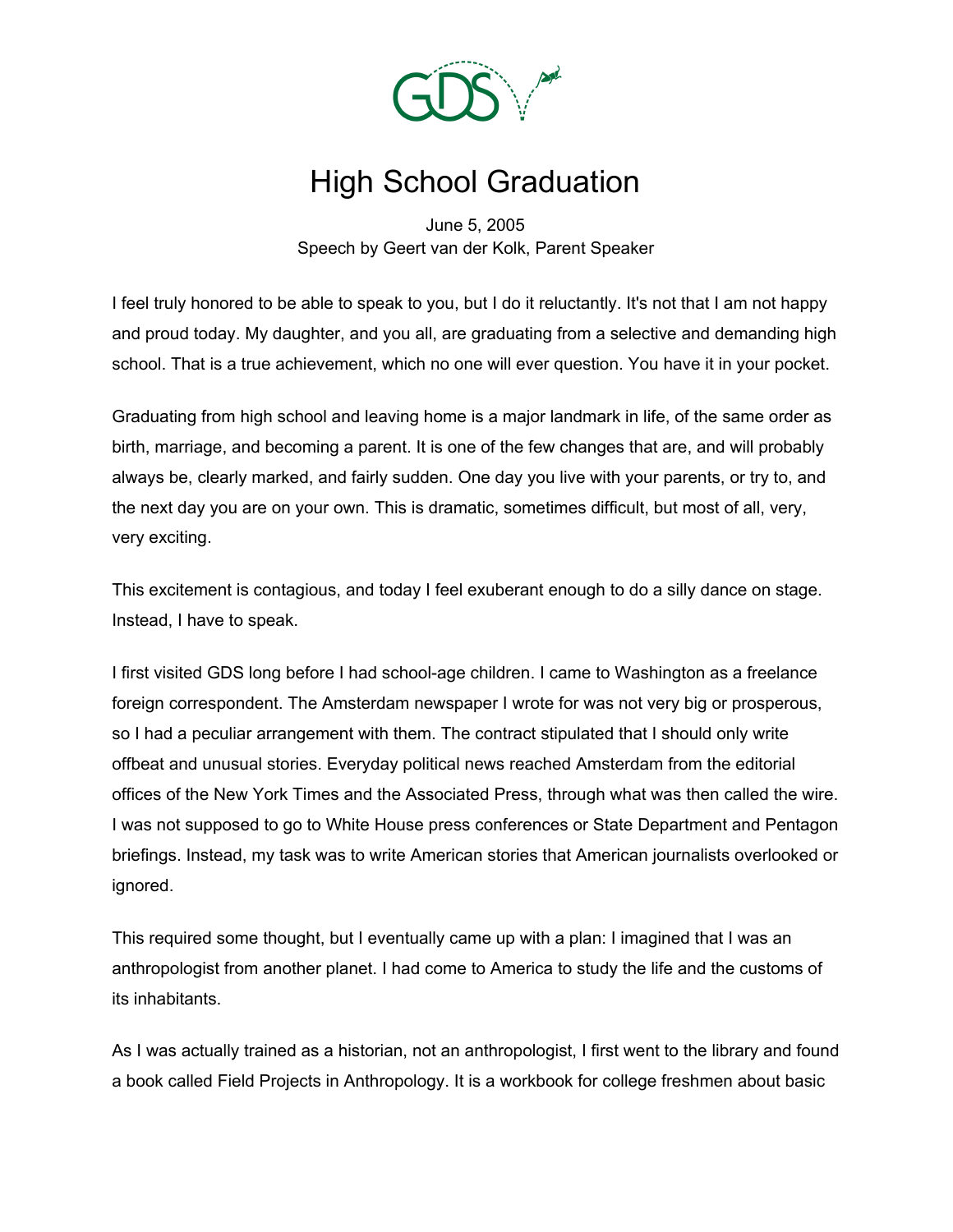techniques. It talks about mapmaking, photography, participant observation, and something called Collecting life histories. The anthropologist befriends an old hunter or medicine man and writes down his life story. I gave it a twist. After all, I was not really doing academic research, but writing offbeat stories for a newspaper. I thought: why not do it upside down? Find some young people, and ask them to imagine their life stories. I hoped that would give an interesting perspective on this strange country.

Since we didn't have children at the time and knew very few people in the city, I consulted the reporter's best friend: the Yellow Pages. I called at least a dozen schools. All were very polite and uncooperative. Asking students to write imagined autobiographies did not fit in the curriculum. I had almost given up the idea until, going down the list in the phone book, I reached GDS. I talked to Bob Broad, who at the time taught English in the lower-middle school. Bob listened to me, and said: Hm. Sounds like fun. Why don't you come to class tomorrow?

A pretty good article came out of it. I remember one girl's story who was going to be an astronaut, travel in a spaceship and discover a new planet with incredible plant and animal life. There she met, married and lived happily ever after with the prince of the galaxy. These kids were in sixth or seventh grade.

Another girl became a scientist and, with -- and this she stressed -- an international team of fellow scientists, discovered a cure for disease and death. Naturally, she was very happy and proud, but she was unable to finish her autobiography. She couldn't figure out what to do in all those countless extra years. Her dilemma greatly appealed to the novelist in me.

I had never before met Bob, the teacher who invited me to his class. I got GDS out of the Yellow Pages.

I didn't think about GDS for a while, until Jana and her brother were in public middle school in Bethesda. One day my wife Olina and I decided to quit our regular work for a year, rent the house, take the children out of school, and sail to the Bahamas. For the children we put together a homeschool program using self-study guides, library resources, and our imagination.

A few days before we left Kevin Barr and his wife, Mary, dropped in, with a bottle of wine, to wish us fair winds and a happy voyage. They were friends from the neighborhood. Their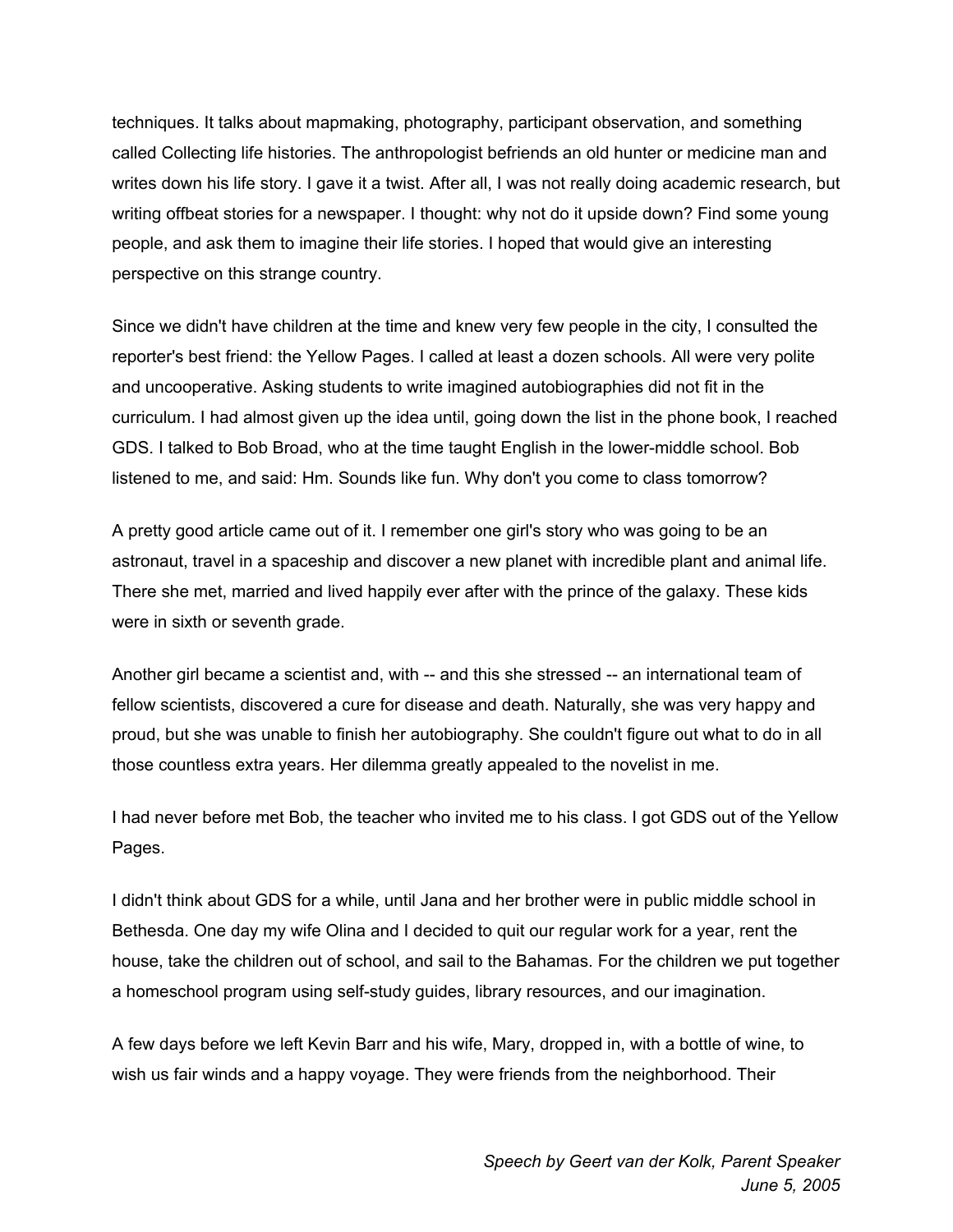children attended the same primary school. Mary, who is a sailor herself, did not think we would ever come back. She thought that we would sail on, through the Caribbean and the Panama Canal, and to the South Pacific.

Kevin was more practical. He said: So, what are you going to do for high school? We admitted that we had not given the matter a thought. We had asked Montgomery County for help with our home, or boat school. They were very polite, and uncooperative. If you are outside the county, they said, you no longer exist. Kevin believed in our continued existence. Consider GDS, he said. We didn't think we could apply to an academic prep school while living on a sailboat in the Bahamas. Kevin said: Well, do it anyway. GDS is different.

So we applied. I remember we were in Florida waiting for favorable weather to cross the Gulf Stream, and going to a small school in Vero Beach that offered a standardized admissions test. I believe it was called the SSAT. I didn't have to do the test, so I waited in the student lounge, which was outdoors. One part had a roof, but there were no walls or windows. A big palm tree grew between the vending machines. Everybody was walking around in shorts and flip-flops, in mid December.

We arrived in the Bahamas just before New Year's, sailed south, and frankly didn't think much about tests or high school or formal education anymore. The children did their home school assignments in the morning. It took them on average two and a half hours. The rest of the day they spent sailing, snorkeling, spear fishing and hanging out on the beach with other boat kids. We once had an assembly in the cabin to discuss issues (this is what you do at assemblies), and the only thing the children brought up was scheduling. They did not want less math, or English, or history. They wanted to decide for themselves when to do what.

They also wanted privacy. Our boat is only thirty foot long. Often, when we were at anchor, Jana would take the inflatable dinghy, tie it to the stern with a very long line, push off, and be adrift in her own world.

When we came back, our son started high school at GDS and Jana followed soon after.

So here I stand, very happy and proud, but speaking reluctantly.

Dutch and English are closely related, but there are differences, mainly in the use of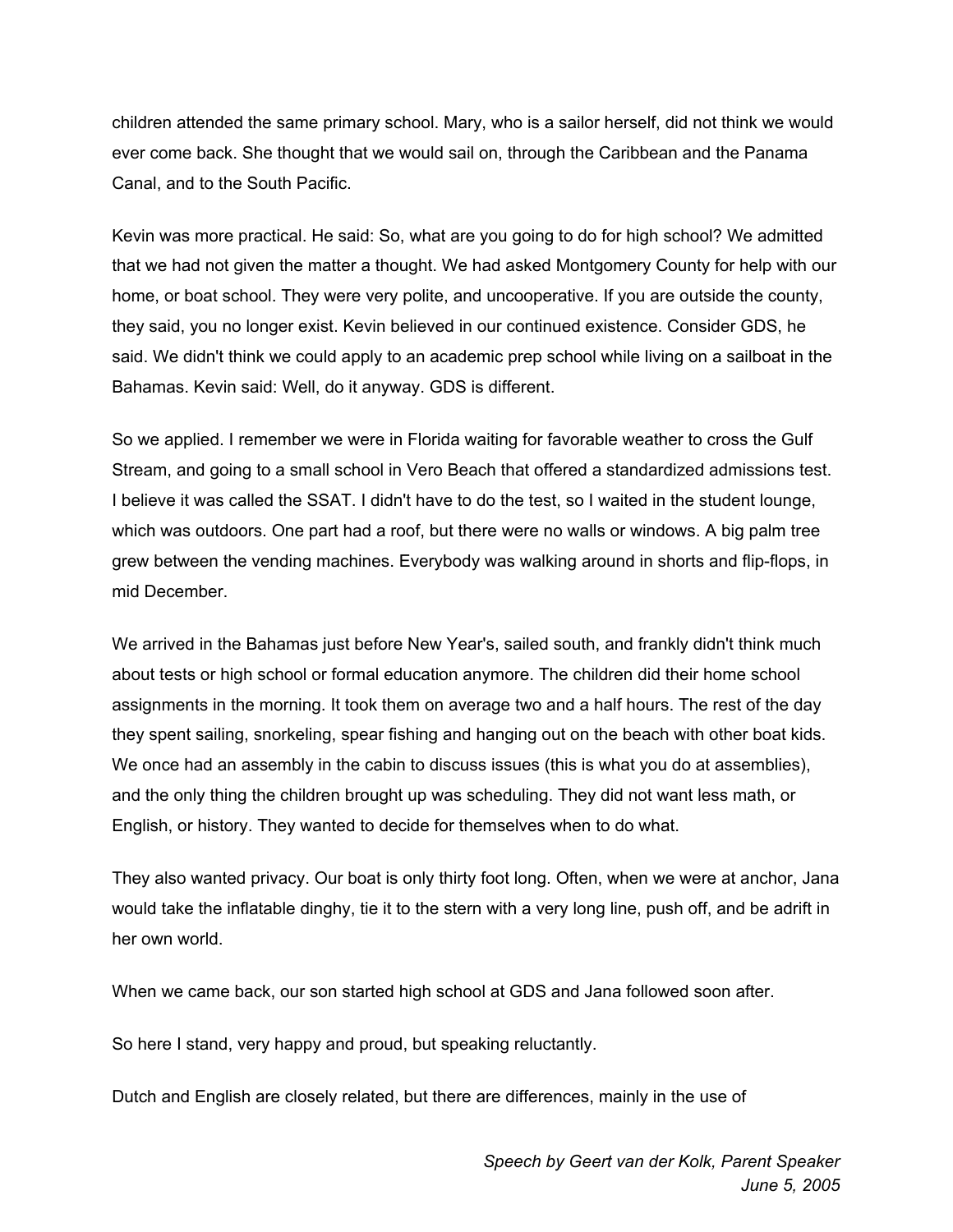prepositions. In Dutch you don't talk to a person, but against him or her. Maybe the English equivalent would be that you talk onto, or in the general direction of a person. This is what I sometimes feel I have done: I have talked to my children for eighteen years, and I have said enough.

I am sure that to some extent this feeling is mutual.

I remember very well how I felt when I was eighteen: I thought it was high time for my father to keep quiet. My father was not a brilliant communicator. In his view parenting consisted of repeating a few standard guidelines:

If you make a deal, you stick to it. If you go out together, you come back together. A Van der Kolk always enters through the front door.

When things became more difficult and personal, he switched to Latin. He was not a classical scholar. He was a forestry engineer and a company manager. But he had a Latin phrase to cover every emergency:

When I or one of my siblings suffered a humiliating athletic defeat, he would say: Ut desint vires, tamen est laudanda voluntas -- although your strength maybe insufficient, your will is praiseworthy.

When drugs or alcohol came up, as they did, he said: Mens sanis in corpore sano -- you can only have a healthy mind in a healthy body.

He also had some general-purpose slogans for when I or my brothers or sister had a rough time: Palma sub pondere crescit -- the palm tree grows under pressure. And: Per aspera ad astra -- through trouble you reach to the stars.

At the time those phrases seemed pompous, silly and inadequate to me, and they still do. They are cliches, and cliches are the biggest enemy of a writer. They do not make me angry anymore. I now think of them fondly, because they are part of the memory of someone I loved.

I also realize that while talking \to my own children, I have been repeating some of my father's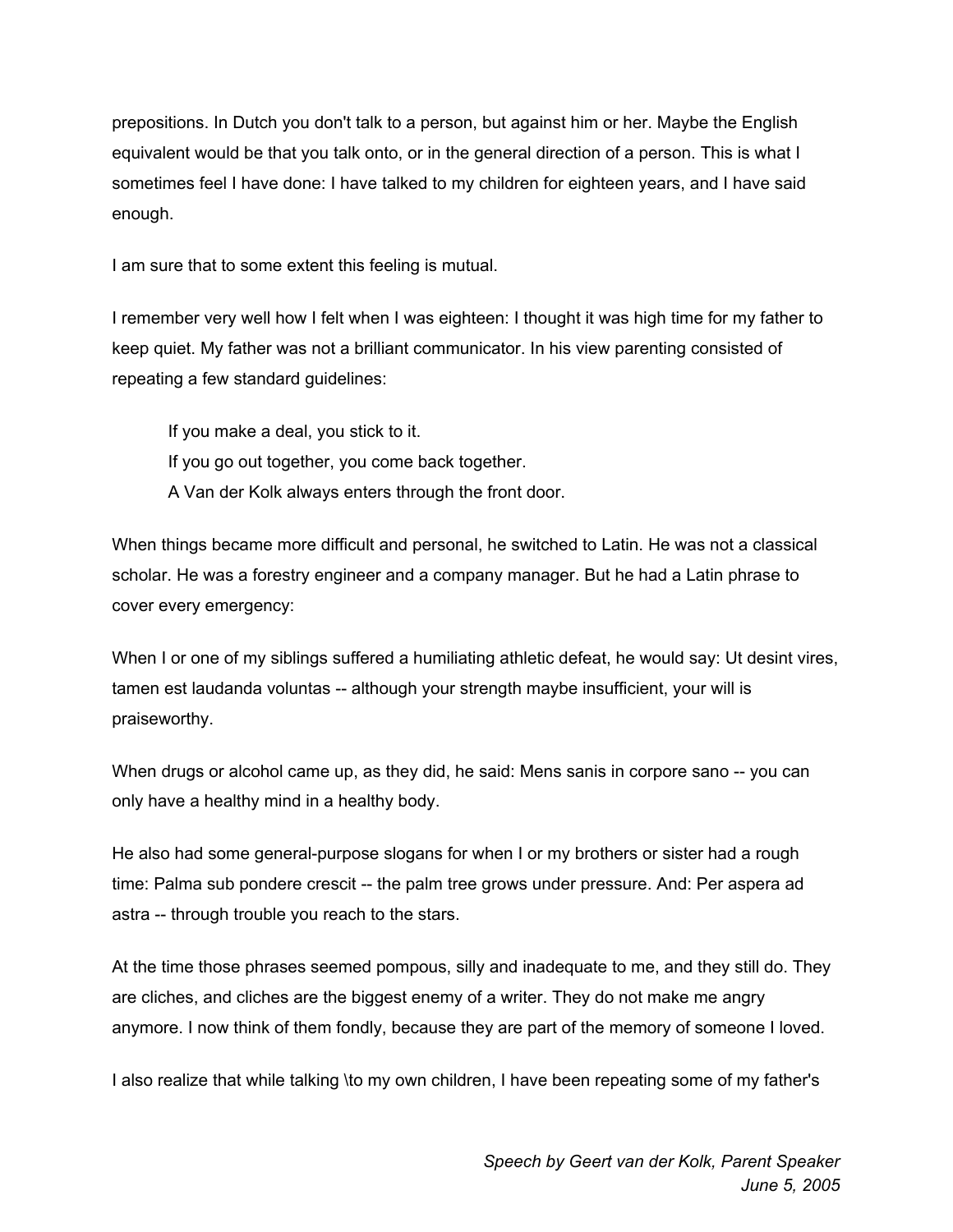phrases. It is true that when you go out together, you should come home together It is true that a van der Kolk, or anybody with pride and self respect, should always enter through the front door.

I even added a few phrases of my own: I often, and out loud, quoted Thoreau, who called for Simplicity! Simplicity! Simplicity!

And I do believe that is a virtue. I also believe that being confused can be a virtue, because there is a strong connection between confusion and creativity. Hence my favorite quote from Walt Whitman: Do I contradict myself? Very well, so I contradict myself.

And from Edmund Burke: A clear idea is but another name for a little idea.

I realize that to my children these quotes must at times have sounded just as silly and annoying as my father's Latin exhortations did to me. They are the words of a parent speaking onto a child.

I am very glad that some of the other speakers have covered current events, politics, and changes in the world. I am a novelist, not focused on change, but on things that remain the same. I am not, like a journalist, interested in the house that burned down, but in the house next door that did not. And in the family who lives there.

The experience of family is not a current event, but a human fundamental. Writers have talked about it for three thousand years, and they will not stop, because parents will continue to speak onto their children, one generation will follow another, and there will always be a graduating class that leaves home.

Today it is your turn. I wish you good luck. You will need it. The world is, mostly, an unpredictable, unreasonable and unjust place. But it is also very beautiful, and inhabited by fascinating creatures.

I am really tempted to celebrate your graduation with a silly dance on stage, but maybe it's better to read a silly little poem:

This morning I asked my wife,